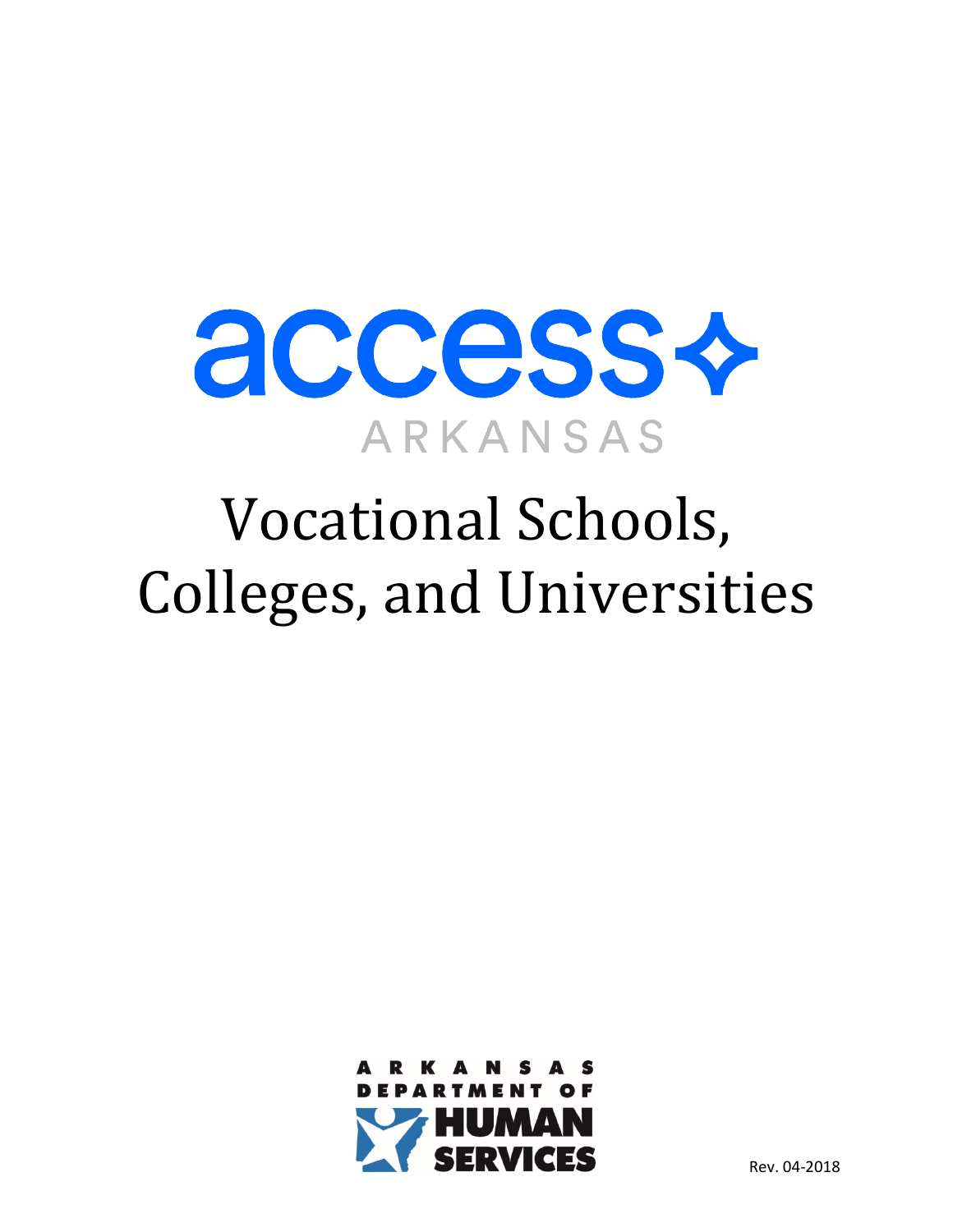## **Vocational Schools**

| <b>ABC Beauty College</b>             | 203 S. 26th St.,            | 870-230-0777 |
|---------------------------------------|-----------------------------|--------------|
|                                       | Arkadelphia, AR 71923       | 870-246-6726 |
| Academy of Salon and Spa              | 311 S. 16th St.,            | 479-782-5059 |
|                                       | Fort Smith, AR 72901        |              |
| Arkansas Academy of Real              | 1115 Windover Rd.,          | 870-217-1250 |
| Estate                                | Jonesboro, AR 72401         |              |
| <b>Arkansas Aviation Technologies</b> | 4248 S. School Ave.,        | 479-443-2283 |
| Center                                | Fayetteville, AR 72701      |              |
| <b>Arkansas Beauty College</b>        | 109 N. Commerce Ave.,       | 479-968-3075 |
|                                       | Russellville, AR 72801      |              |
| <b>Arkansas Beauty School</b>         | 8851 Geyer Springs Rd.,     | 501-562-5673 |
|                                       | Little Rock, AR 72209       |              |
| Arkansas College of Barbering         | 2500 S. State St.,          | 501-374-9696 |
|                                       | Little Rock, AR 72206       |              |
| Arkansas College of Barbering         | 9100 N. Rodney Parham Rd.,  | 844-909-4247 |
| and Hair Design                       | Little Rock, AR 72205       |              |
| Arkansas College of Barbering         | 200 E. Washington Ave.,     | 844-909-4247 |
| and Hair Design                       | North Little Rock, AR 72114 |              |
| Arkansas College of Health            | 9714 W. Markham St.,        | 501-319-7573 |
| Careers                               | Little Rock, AR 72205       |              |
| <b>Arkansas Construction</b>          | 4421 E W. 61st St.,         | 870-372-1590 |
| <b>Education Foundation</b>           | Little Rock, AR 72209       |              |
| Arkansas Horseshoeing School          | 22285 AR-154,               | 479-858-1011 |
|                                       | Dardanelle, AR 72834        |              |
| <b>Arkansas Nursing Assistant</b>     | 425 N. University Ave.,     | 501-666-7136 |
| Academy                               | Little Rock, AR 72205       |              |
| Arkansas Northeastern College         | 2501 S. Division St.,       | 870-762-1020 |
|                                       | Blytheville, AR 72315       |              |
| Arkansas Northeastern College         | 822 W. Plantation Rd.,      | 870-563-5110 |
| - Burdette Center                     | Burdette, AR 72321          |              |
| Arkansas Northeastern College         | 4213 Hwy. 18 E.,            | 870-838-2934 |
| - Crisp Center                        | Blytheville, AR 72315       |              |
| Arkansas Northeastern College         | 105 S. Main St.,            | 870-539-2393 |
| - Leachville Center                   | Leachville, AR 72438        |              |
| Arkansas Northeastern College         | 2826 W. Semmes Ave.,        | 870-239-3200 |
| - Osceola Center                      | Osceola, AR 72370           |              |
| Arkansas Northeastern College         | P.O. Box 458,               | 870-239-3200 |
| - Paragould Center                    | Paragould, AR 72450         |              |
| Arkansas Real Estate School,          | 11220 N. Rodney Parham Rd., | 501-223-2737 |
| Inc.                                  | Little Rock, AR 72212       |              |
| Arkansas State University -           | 1000 W. Iowa St.,           | 501-882-3600 |
| <b>Beebe</b>                          | Beebe, AR 72012             |              |
| Arkansas State University -           | 101 River Crest Dr.,        | 501-362-1296 |
| <b>Heber Springs</b>                  | Heber Springs, AR 72543     |              |
| Arkansas State University -           | P.O. Box 280,               | 870-358-2177 |
| Marked Tree                           | Marked Tree, AR 72365       |              |

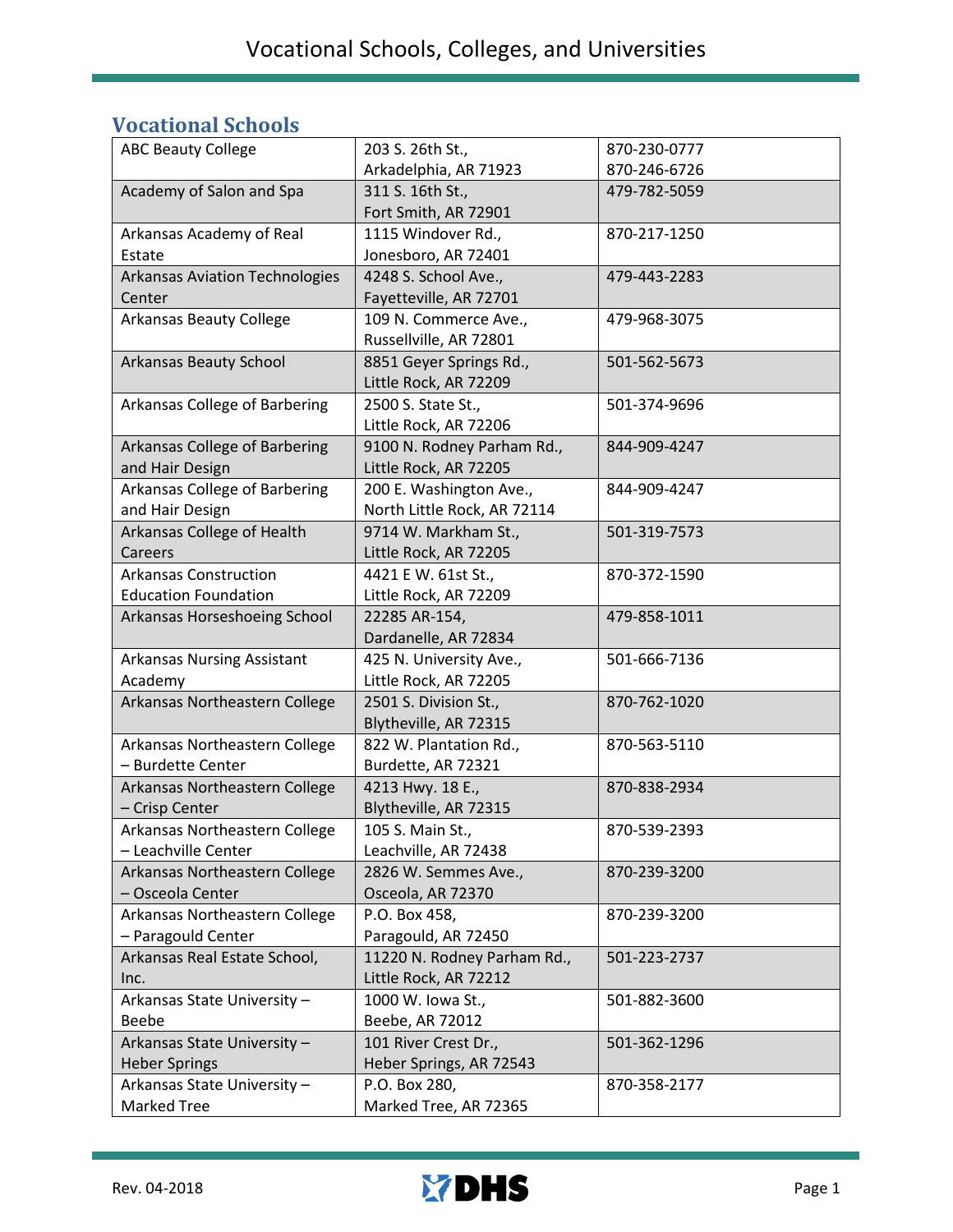| Arkansas State University - Mid-<br>South | 2000 W. Broadway,<br>West Memphis, AR 72301 | 870-733-6722 |
|-------------------------------------------|---------------------------------------------|--------------|
| Arkansas State University -               | 1600 S. College St.,                        | 870-508-6100 |
| <b>Mountain Home</b>                      | Mountain Home, AR 72653                     |              |
| Arkansas State University -               | 1800 E. Moore Ave.,                         | 501-207-6200 |
| Searcy                                    | Searcy, AR 72145                            |              |
| Arkansas Tech University -                | 1700 Helberg Ln.,                           | 866-225-2884 |
| <b>Ozark Campus</b>                       | Ozark, AR 72949                             |              |
| Arkansas Welding Academy                  | 1920 N. Redmond Rd.,                        | 501-982-9353 |
|                                           | Jacksonville, AR 7276                       |              |
| Arthurs Beauty College, Inc.              | 2000 N B St.,                               | 479-783-6245 |
|                                           | Fort Smith, AR 72901                        |              |
| Arthurs Beauty College, Inc.              | 2600 John Harden Dr.,                       | 501-982-8987 |
|                                           | Jacksonville, AR 72076                      |              |
| Arthurs Beauty College, Inc.              | 1903 Grant Ave.,                            | 870-932-4330 |
|                                           | Jonesboro, AR 72401                         |              |
| Arthurs Beauty College, Inc.              | 2320 Washington,                            | 501-329-7770 |
|                                           | Conway, AR 72032                            |              |
| <b>Associated General Contractors</b>     | 523 E. Capitol Ave.,                        | 501-375-4436 |
| <b>Education and Training of</b>          | Little Rock, AR 72202                       |              |
| Arkansas                                  |                                             |              |
| <b>Baptist Health Schools of</b>          | 11900 Colonel Glenn Rd.,                    | 501-202-6200 |
| Nursing and Allied Health                 | Little Rock, AR 722110                      |              |
| <b>Black River Technical College -</b>    | 1 Black River Dr.,                          | 870-239-0969 |
| Paragould                                 | Paragould, AR 72450                         |              |
| <b>Black River Technical College -</b>    | 1410 Hwy. 304 E.,                           | 870-248-4000 |
| <b>Pocahontas</b>                         | P.O. Box 468,                               |              |
|                                           | Pocahontas, AR 72455                        |              |
| <b>Blue Cliff College</b>                 | 3448 N. College Ave.,                       | 479-442-2914 |
|                                           | Fayetteville, AR 72703                      |              |
| <b>Blytheville Academy of</b>             | 100 E. Main St.,                            | 870-838-1218 |
| Cosmetology                               | Blytheville, AR 72315                       |              |
| C-1 Truck Driver Training                 | 7303 Hwy. 70,                               | 877-440-5885 |
|                                           | North Little Rock, AR 72117                 | 501-955-0400 |
| C. Alexander School of                    | 3700 S. University Ave.,                    | 501-515-1122 |
| Cosmetology                               | Little Rock, AR 72204                       |              |
| Career Academy of Hair Design             | 4310 W. M.L.K. Blvd.,                       | 479-935-4550 |
|                                           | Fayetteville, AR 72701                      |              |
| Career Academy of Hair Design             | 1000 Phoenix Ave.,                          | 479-222-6225 |
|                                           | Fort Smith, AR 72901                        |              |
| Career Academy of Hair Design             | 821 S. Mt. Olive St.,                       | 479-238-0440 |
|                                           | Siloam Springs, AR 72761                    |              |
| Career Academy of Hair Design             | 346 E. Robinson Ave.,                       | 855-375-4247 |
|                                           | Springdale, AR 72764                        | 479-756-6060 |
| Career Academy of Hair Design             | 2100 W. Hudson Rd., Ste. 10,                | 855-375-4247 |
|                                           | Rogers, AR 72756                            | 479-986-0775 |

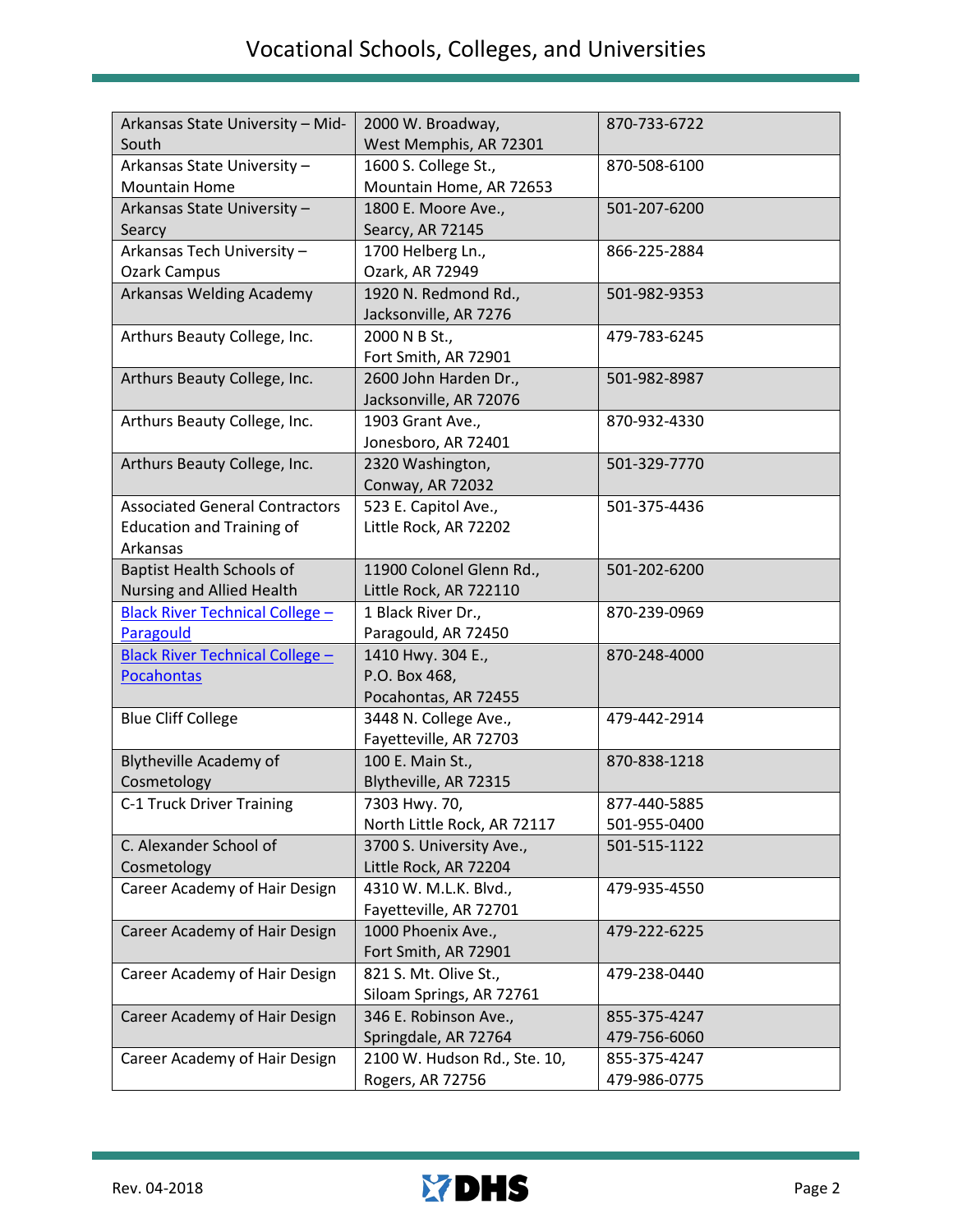| <b>Central Flying Service</b>                                                                         | 1501 Bond Ave.,<br>Little Rock, AR 72202                        | 501-975-9330 |
|-------------------------------------------------------------------------------------------------------|-----------------------------------------------------------------|--------------|
| <b>Cossatot Community College of</b><br>the University of Arkansas -<br><b>Ashdown Extension Site</b> | 1411 N. Constitution Ave.,<br>Ashdown, AR 71822                 | 870-898-4733 |
| <b>Cossatot Community College of</b><br>the University of Arkansas -<br>DeQueen Campus                | 183 College Dr.,<br>DeQueen, AR 71832                           | 870-584-4471 |
| <b>Cossatot Community College of</b><br>the University of Arkansas -<br>Nashville Extension Site      | 1558 US-371,<br>Nashville, AR 71852                             | 800-844-4471 |
| <b>Crossett School of Cosmetology</b>                                                                 | 121 Pine St.,<br>Crossett, AR 71635                             | 870-304-2545 |
| <b>Crowley's Ridge Technical</b><br>Institute                                                         | 1620 New Castle Rd.,<br>P.O. Box 925,<br>Forrest City, AR 72335 | 870-633-5411 |
| Designer College - Designer<br><b>Barber &amp; Stylist School</b>                                     | 2409 S. 56th St., #118,<br>Fort Smith, AR 72903                 | 479-478-8388 |
| <b>East Arkansas Community</b><br><b>College</b>                                                      | 1700 New Castle Rd.,<br>Forrest City, AR 72335                  | 870-633-4480 |
| <b>East Arkansas Community</b><br>College - Wynne Campus                                              | 1790 N. Falls Blvd.,<br><b>Wynne, AR 72396</b>                  | 870-633-4480 |
| Eastern College of Health<br>Vocations                                                                | 200 S. University Ave.,<br>Little Rock, AR 72205                | 501-568-0211 |
| Eaton Barber Stylist College                                                                          | 2215 E. Harding Ave., Ste. 8,<br>Pine Bluff, AR 71601           | 870-536-6852 |
| <b>Hot Springs Beauty College</b>                                                                     | 100 Cones Rd.,<br>Hot Springs, AR 71901                         | 501-624-4258 |
| Imagine - Paul Mitchell Partners                                                                      | 4201 E. McCain Blvd.,<br>North Little Rock, AR 72117            | 501-801-1833 |
| <b>International Realtime Court</b><br>Reporting Institute                                            | 124 W. Capitol Ave, Ste. 885,<br>Little Rock, AR 72201          | 501-823-9179 |
| Jefferson Regional Medical<br>Center - School of Nursing                                              | 1600 W. 40th Ave.<br>Pine Bluff, AR 71603                       | 870-541-7862 |
| Little Rock Electrical Joint<br>Apprenticeship & Training                                             | 7418 S. University Ave.,<br>Little Rock, AR 72209               | 501-565-0768 |
| Lynndale Fundamentals of<br><b>Beauty School</b>                                                      | 1729 Champagnolle Rd.,<br>El Dorado, AR 71730                   | 870-863-3919 |
| Marsha Kay Beauty College                                                                             | 408 AR-201,<br>Mountain Home, AR 72653                          | 870-425-7575 |
| <b>Mellie's Beauty College</b>                                                                        | 311 S. 16th St.,<br>Fort Smith, AR 72901                        | 479-782-0568 |
| Metropolitan Career Tech<br>Center                                                                    | 7701 Scott Hamilton Dr.,<br>Little Rock, AR 72209               | 501-447-1200 |
| <b>Missions Barber College</b>                                                                        | 2850 Prince St.,<br>Conway, AR 72034                            | 501-513-9546 |

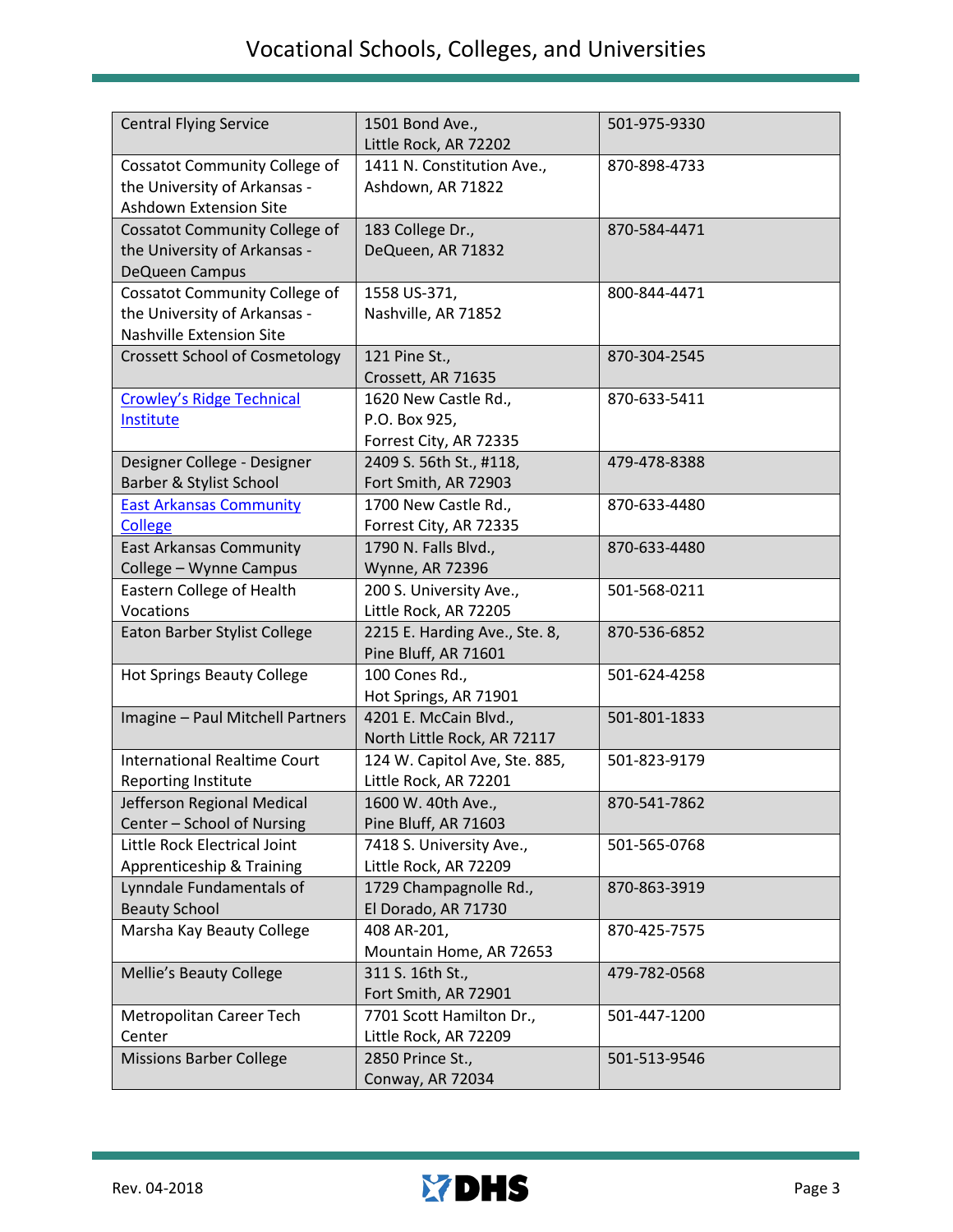| <b>National Park Community</b>       | 101 College Dr.,                                         | 501-760-4222 |
|--------------------------------------|----------------------------------------------------------|--------------|
| College                              | Hot Springs, AR 71913                                    |              |
| National School of Real Estate       | 5323 JFK Blvd.,<br>North Little Rock, AR 72116           | 501-753-1633 |
| New Tyler Barber College, Inc.       | 1221 Bishop Lindsey Ave.,<br>North Little Rock, AR 72114 | 501-375-0377 |
| North Arkansas College - Carroll     | 804 W. Freeman,                                          | 870-423-4455 |
| <b>County Center</b>                 | Berryville, AR 72616                                     |              |
| North Arkansas College - Center      | 303 N. Main St.,                                         | 870-743-3000 |
| Campus                               | Harrison, AR 72601                                       |              |
| North Arkansas College - North       | 303 N. Main St.,                                         | 870-743-3000 |
| Campus                               | Harrison, AR 72601                                       |              |
| North Arkansas College - South       | 1515 Pioneer Dr.,                                        | 870-743-3000 |
| Campus                               | Harrison, AR 72601                                       |              |
| Northern Technical College           | 2215 E. Harding Ave.,                                    | 870-329-5136 |
|                                      | Pine Bluff, AR 71601                                     |              |
| Northwest Arkansas Community         | One College Dr.,                                         | 479-986-4000 |
| College                              | Bentonville, AR 72712                                    | 800-995-6922 |
| Northwest Arkansas Community         | 801 SE 8th St.,                                          | 479-631-8600 |
| College - Brightwater Culinary       | Bentonville, AR 72712                                    |              |
| and Hospitality                      |                                                          |              |
| Northwest Arkansas Community         | 922 E. Emma Ave.,                                        | 479-986-6662 |
| College at the Jones Center          | Springdale, AR 72764                                     |              |
| Northwest Arkansas Community         | 275 Rheas Mill Rd.,                                      | 479-986-6654 |
| College - Farmington Center          | Farmington, AR 72730                                     |              |
| Northwest Arkansas Community         | 693 White Rd., Ste. B,                                   | 479-927-3330 |
| College - Washington County          | Springdale, AR 72762                                     |              |
| Center                               |                                                          |              |
| Northwest Arkansas Real Estate       | 3593 N College Ave.,                                     | 479-521-6106 |
| School                               | Fayetteville, AR 72703                                   |              |
| Northwest Technical Institute        | 709 S. Old Missouri Rd.,                                 | 479-751-8824 |
|                                      | Springdale, AR 72764                                     |              |
| Paul Mitchell The School             | 4156 N. Steele Blvd.,                                    | 479-442-5181 |
|                                      | Fayetteville, AR 72703                                   |              |
| <b>Phillips Community College of</b> | 1000 Campus Dr.,                                         | 870-338-6474 |
| the University of Arkansas           | Helena, AR 72342                                         |              |
| (PCCUA)                              |                                                          |              |
| <b>Phillips Community College of</b> | 1210 Rice Belt,                                          | 870-946-3506 |
| the University of Arkansas - De      | DeWitt, AR 72042                                         |              |
| <b>Witt Campus</b>                   |                                                          |              |
| <b>Phillips Community College of</b> | 2807 HWY 165 S.,                                         | 870-673-4201 |
| the University of Arkansas -         | Stuttgart, AR 72160                                      |              |
| <b>Stuttgart Campus</b>              |                                                          |              |
| <b>Professional Cosmetology</b>      | 460 N. Washington Ave.,                                  | 870-864-9292 |
| <b>Education Center</b>              | El Dorado, AR 71730                                      |              |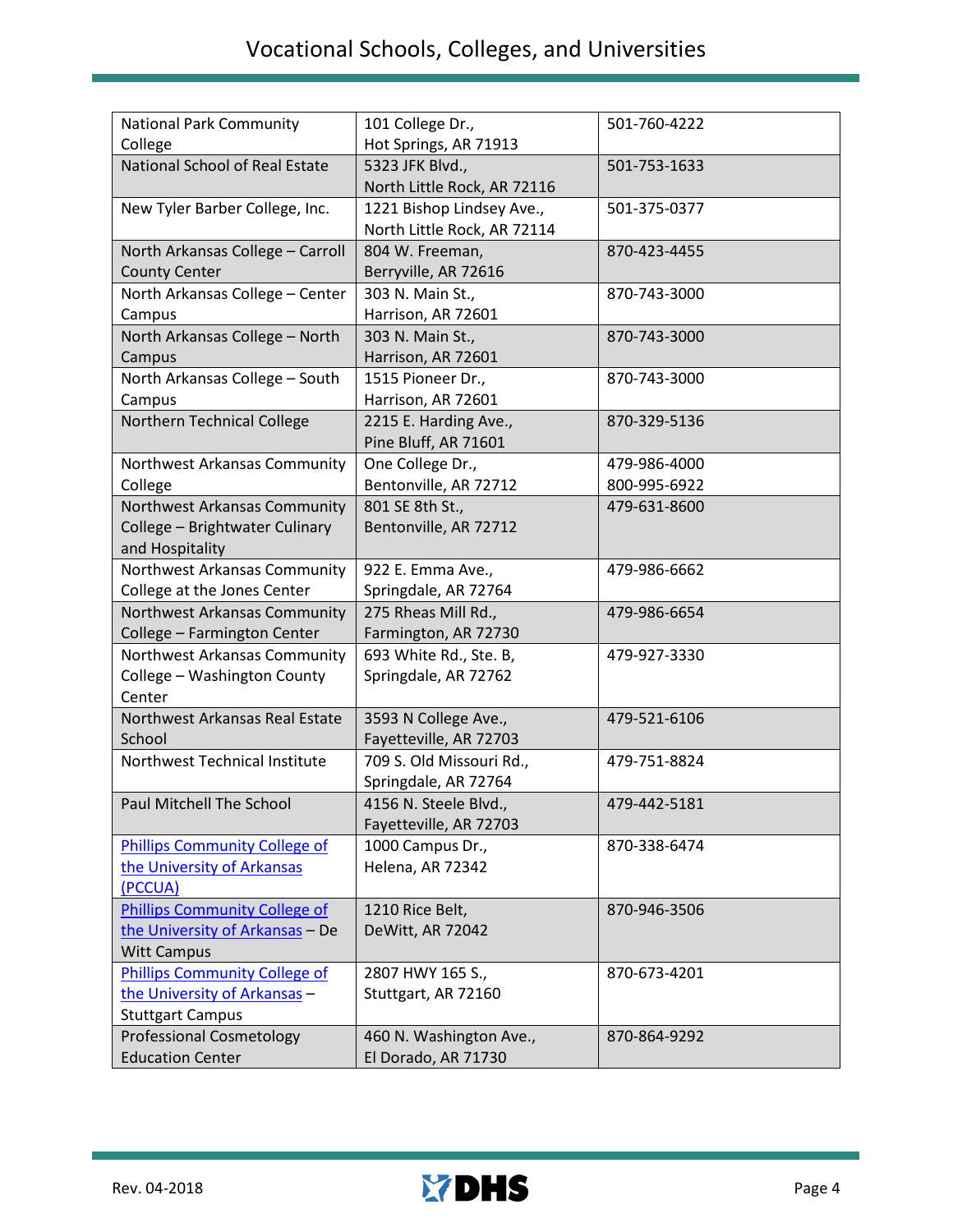| Remington College - Little Rock     | 10600 Colonel Glenn Rd.,<br>Ste. 100, | 501-303-4385 |
|-------------------------------------|---------------------------------------|--------------|
|                                     | Little Rock, AR 72204                 |              |
| <b>Riverside Vocational Tech</b>    | 8000 Correction Cir.,                 | 870-267-6900 |
| School                              | Pine Bluff, AR 71603                  |              |
| <b>Searcy Beauty College</b>        | 1004 S. Main St.,                     | 501-268-6300 |
|                                     | Searcy, AR 72143                      |              |
| <b>South Arkansas Community</b>     | 300 S. West Ave.,                     | 870-862-8131 |
| <b>College</b>                      | El Dorado, AR 71730                   |              |
| Southeast Arkansas College          | 1900 S. Hazel St.,                    | 870-543-5900 |
|                                     | Pine Bluff, AR 71603                  |              |
| <b>Southern Arkansas University</b> | 100 E. University,                    | 870-235-4000 |
|                                     | Magnolia, AR 71753                    |              |
| Southern Arkansas University        | 6415 Spellman Rd.,                    | 870-574-4500 |
| Tech                                | East Camden, AR 71701                 |              |
| The Salon Professional Academy      | 4619 J.F.K. Blvd.,                    | 501-753-2400 |
|                                     | North Little Rock, AR 72116           |              |
| <b>Ultimate Technical Academy</b>   | 6108 Getty Dr.,                       | 501-835-8200 |
|                                     | North Little Rock, AR 72117           |              |
| University of Arkansas              | 2500 S. Main St.,                     | 866-956-8595 |
| Community College - Hope and        | Hope, AR 71801                        | 870-777-5722 |
| Texarkana                           |                                       |              |
| University of Arkansas              | 1100 College Dr.,                     | 479-394-7622 |
| Community College at Rich           | Mena, AR 71953                        |              |
| Mountain                            |                                       |              |
| <b>University of Arkansas</b>       | P.O. Box 1223,                        | 870-867-5264 |
| Community College at Rich           | Mount Ida, AR 71957                   |              |
| Mountain - Mount Ida Campus         |                                       |              |
| University of Arkansas              | P.O. Box 114,                         | 479-637-5502 |
| Community College at Rich           | Waldron, AR 72958                     |              |
| Mountain - Waldron                  |                                       |              |
| University of Arkansas Pulaski      | 13000 I-30,                           | 501-812-2859 |
| <b>Technical College</b>            | Little Rock, AR 72210                 |              |
| <b>Velvatex College of Beauty</b>   | 1520 Dr. M.L.K. Dr.,                  | 501-372-9678 |
| Culture                             | Little Rock, AR 72202                 |              |
| Washington Barber College, Inc.     | 5300 W. 65th St.,                     | 501-568-8800 |
|                                     | Little Rock, AR 72209                 |              |
| Washington Barber College, Inc.     | 1061 Markham St.,                     | 501-568-8800 |
|                                     | Conway, AR 72032                      |              |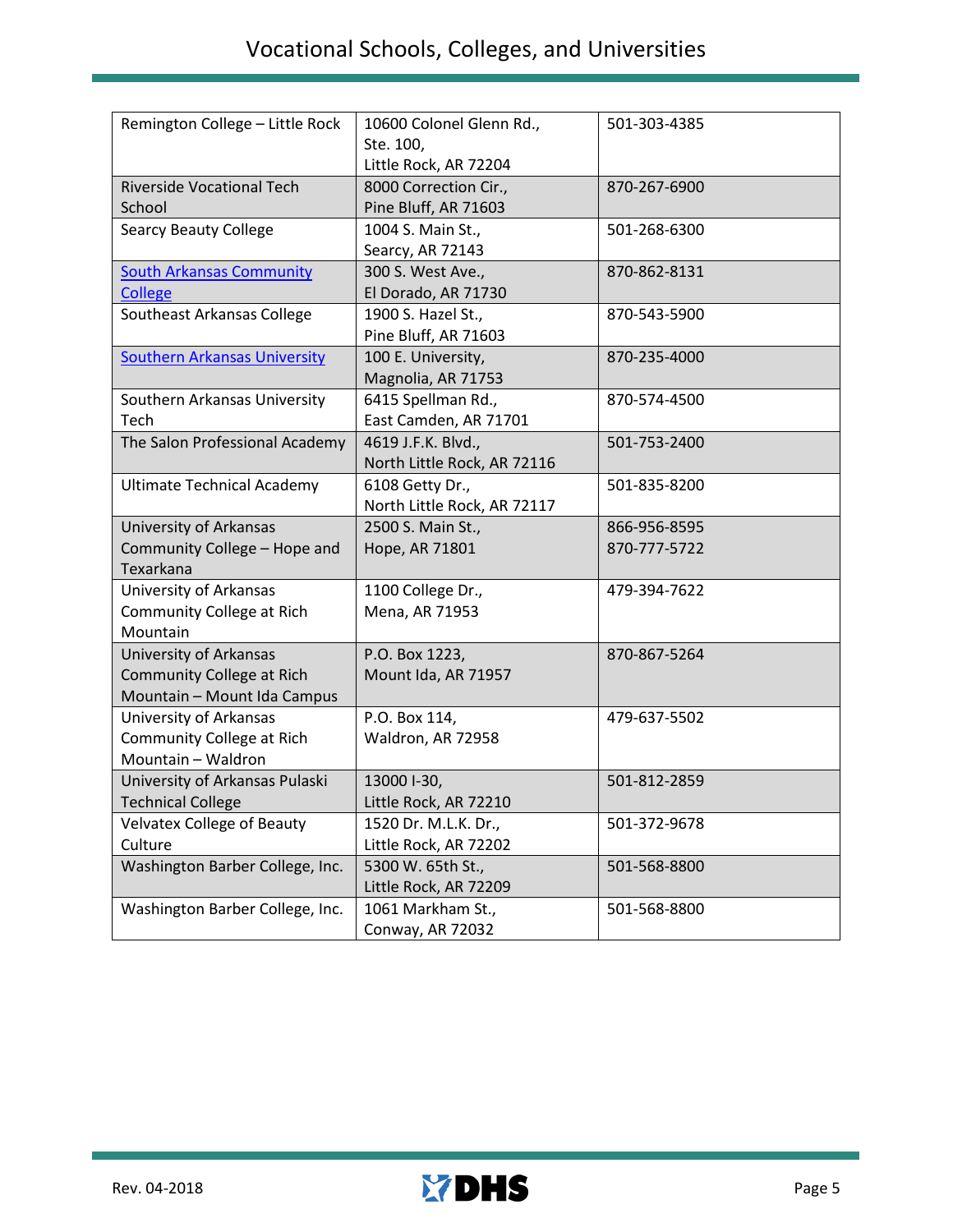## **Colleges and Universities**

| <b>Arkansas Baptist College</b>                                 | 1600 Martin Luther King, Jr. Dr.,<br>Little Rock, AR 72202 | 877-643-5390 |
|-----------------------------------------------------------------|------------------------------------------------------------|--------------|
| <b>Arkansas Northeastern College</b>                            | 2501 S. Division St.,<br>Blytheville, AR 72315             | 870-762-1020 |
| <b>Arkansas Northeastern College</b><br>- Burdette Center       | 822 W. Plantation Rd.,<br>Burdette, AR 72321               | 870-563-5110 |
| <b>Arkansas Northeastern College</b><br>- Crisp Center          | 4213 E. HWY 18,<br>Blytheville, AR 72315                   | 870-838-2934 |
| <b>Arkansas Northeastern College</b><br>- Leachville Center     | 105 S. Main St.,<br>Leachville, AR 72438                   | 870-539-2393 |
| <b>Arkansas Northeastern College</b><br>- Osceola Center        | 2826 W. Semmes Ave.,<br>Osceola, AR 72370                  | 870-239-3200 |
| <b>Arkansas Northeastern College</b><br>- Paragould Center      | P.O. Box 458,<br>Paragould, AR 72450                       | 870-239-3200 |
| <b>Arkansas State University</b>                                | 2105 Aggie Rd.,<br>Jonesboro, AR 72401                     | 870-972-2100 |
| <b>Arkansas State University -</b><br><b>Beebe</b>              | 1000 W. Iowa St.,<br>Beebe, AR 72012                       | 501-882-3600 |
| Arkansas State University-<br><b>Heber Springs</b>              | 101 River Crest Dr.,<br>Heber Springs, AR 72543            | 501-362-1296 |
| Arkansas State University-<br><b>Little Rock Air Force Base</b> | 1490 Vandenberg Blvd Ste. 115,<br>Jacksonville, AR 72099   | 501-988-4151 |
| <b>Arkansas State University -</b><br><b>Marked Tree</b>        | P.O. Box 280,<br>Marked Tree, AR 72365                     | 870-358-2177 |
| <b>Arkansas State University - Mid-</b><br>South                | 2000 W. Broadway,<br>West Memphis, AR 72301                | 870-733-6722 |
| <b>Arkansas State University -</b><br><b>Mountain Home</b>      | 1600 S. College St.,<br>Mountain Home, AR 72653            | 870-508-6100 |
| Arkansas State University -<br><b>Newport</b>                   | 7648 Victory Blvd.,<br>Newport, AR 72112                   | 870-512-7800 |
| Arkansas State University-<br><b>Newport: Jonesboro Campus</b>  | 5504 Krueger Dr.,<br>Jonesboro, AR 72401                   | 870-932-2176 |
| Arkansas State University-<br>Paragould                         | 2411 W. Kingshighway,<br>Paragould, AR 72450               | 870-236-6354 |
| Arkansas State University-<br><b>Searcy</b>                     | 1800 E. Moore Ave.,<br>Searcy, AR 72145                    | 501-207-6200 |
| <b>Arkansas Tech University</b>                                 | 1605 N. Coliseum Dr.<br>Russellville, AR 72801             | 479-968-0237 |
| <b>Arkansas Tech University -</b><br><b>Ozark Campus</b>        | 1700 Helberg Ln.,<br>Ozark, AR 72949                       | 866-225-2884 |
| <b>Bryan University Rogers Campus</b>                           | 3704 W. Walnut St.<br>Rogers, AR 72756                     | 855-566-0650 |
| <b>Central Baptist College (CBC)</b>                            | 1501 College Ave.,<br>Conway, AR 72034                     | 501-329-6872 |
| <b>Champion Baptist College</b>                                 | 600 Garland Ave.,<br>Hot Springs, AR 71913                 | 501-623-2272 |

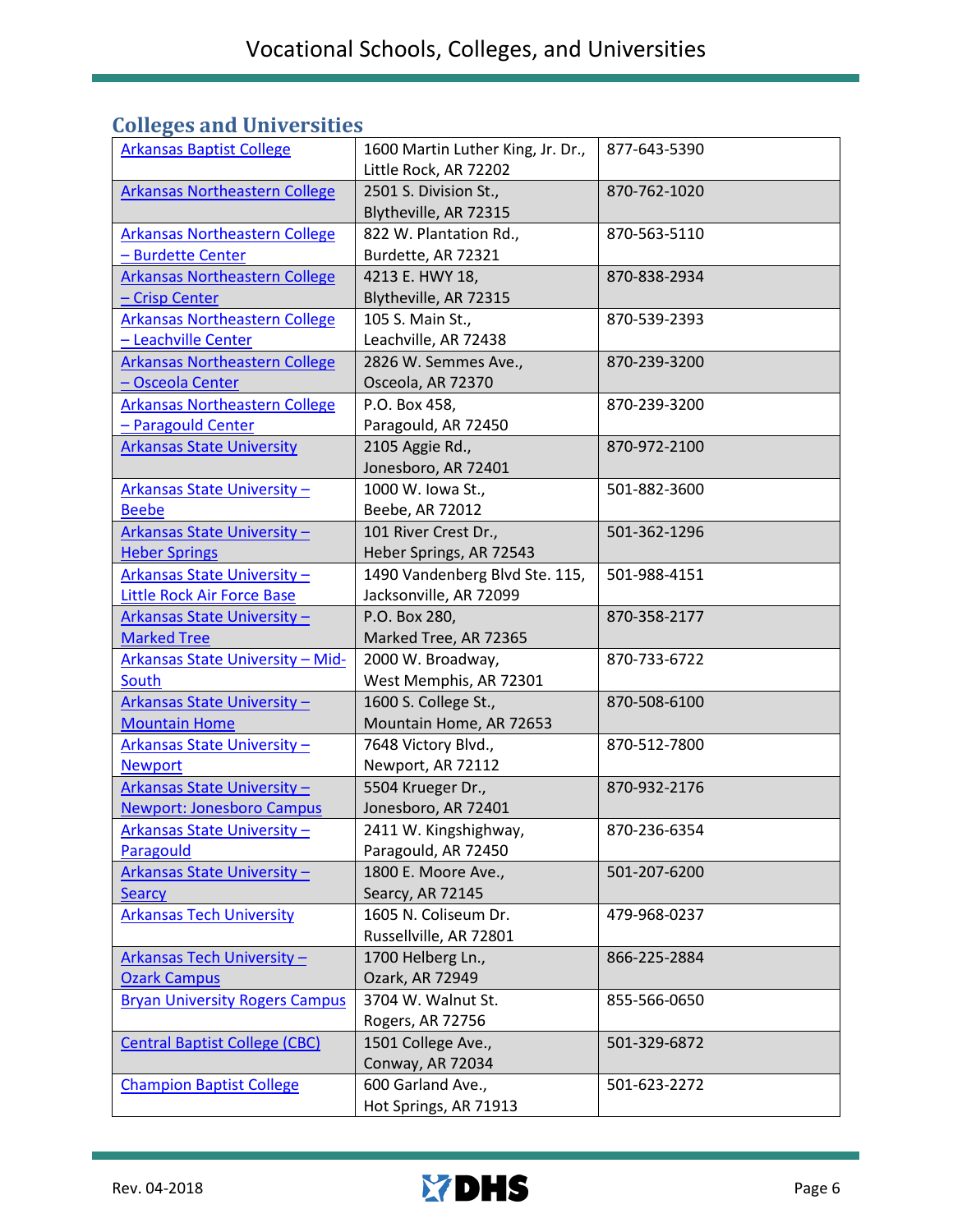| <b>College of the Ouachitas</b>                                                                         | One College Cir.,<br>Malvern, AR 72104                         | 501-337-5000 |
|---------------------------------------------------------------------------------------------------------|----------------------------------------------------------------|--------------|
| <b>Cossatot Community College of</b><br>the University of Arkansas -<br><b>Ashdown Extension Site</b>   | 1411 N. Constitution Ave.,<br>Ashdown, AR 71822                | 870-898-4733 |
| <b>Cossatot Community College of</b><br>the University of Arkansas -<br><b>DeQueen Campus</b>           | 183 College Dr.,<br>DeQueen, AR 71832                          | 870-584-4471 |
| <b>Cossatot Community College of</b><br>the University of Arkansas -<br><b>Nashville Extension Site</b> | 1558 US-371,<br>Nashville, AR 71852                            | 800-844-4471 |
| <b>Crowley's Ridge College</b>                                                                          | 100 College Dr.,<br>Paragould, AR 72450                        | 870-236-6901 |
| <b>Crowder College</b>                                                                                  | 601 Laclede Ave.,<br>Neosho, MO 64850                          | 417-451-3223 |
| <b>East Arkansas Community</b><br><b>College</b>                                                        | 1700 New Castle Rd.,<br>Forrest City, AR 72335                 | 870-633-4480 |
| <b>East Arkansas Community</b><br><b>College - Wynne Campus</b>                                         | 1790 N. Falls Blvd.,<br>Wynne, AR 72396                        | 870-633-4480 |
| <b>Ecclesia College</b>                                                                                 | 9653 Nations Dr.,<br>Springdale, AR 72762                      | 479-248-7236 |
| <b>Freedom Bible College and</b><br>Seminary                                                            | 1270 Hwy 412 W., Ste. K,<br>Siloam Springs, AR 72761           | 479-373-6420 |
| <b>Harding University</b>                                                                               | 915 E. Market Ave.,<br>Searcy, AR 72149                        | 501-279-4000 |
| <b>Harding University - Northwest</b><br><b>Arkansas Professional Center</b>                            | 901 S. 52nd St.,<br>Rogers, AR 72758                           | 479-268-5812 |
| Harding University - North Little<br><b>Rock Professional Center</b>                                    | 3807 McCain Park Dr., Ste. 113,<br>North Little Rock, AR 72116 | 501-758-4857 |
| <b>Henderson State University</b>                                                                       | 1100 Henderson St.,<br>Arkadelphia, AR 71999                   | 870-230-5000 |
| <b>Hendrix College</b>                                                                                  | 1600 Washington Ave.,<br>Conway, AR 72032                      | 501-329-6811 |
| <b>John Brown University</b>                                                                            | 2000 W. University St.,<br>Siloam Springs, AR 72761            | 479-524-9500 |
| John Brown University - Little<br><b>Rock Center</b>                                                    | 8114 Cantrell Rd., Ste. 250,<br>Little Rock, AR 72227          | 501-771-9000 |
| John Brown University - Rogers<br>Center                                                                | 2807 W. Ajax Ave., Ste. 200<br>Rogers, AR 72758                | 479-631-4665 |
| <b>Lyon College</b>                                                                                     | 2300 Highland Rd.,<br>Batesville, AR 72501                     | 870-307-7000 |
| <b>National Park Community</b><br><b>College</b>                                                        | 101 College Dr.,<br>Hot Springs, AR 71913                      | 501-760-4222 |
| North Arkansas College - South<br>Campus                                                                | 1515 Pioneer Dr.,<br>Harrison, AR 72601                        | 870-743-3000 |
| North Arkansas College - Center<br><b>Campus</b>                                                        | 303 N. Main St.,<br>Harrison, AR 72601                         | 870-743-3000 |

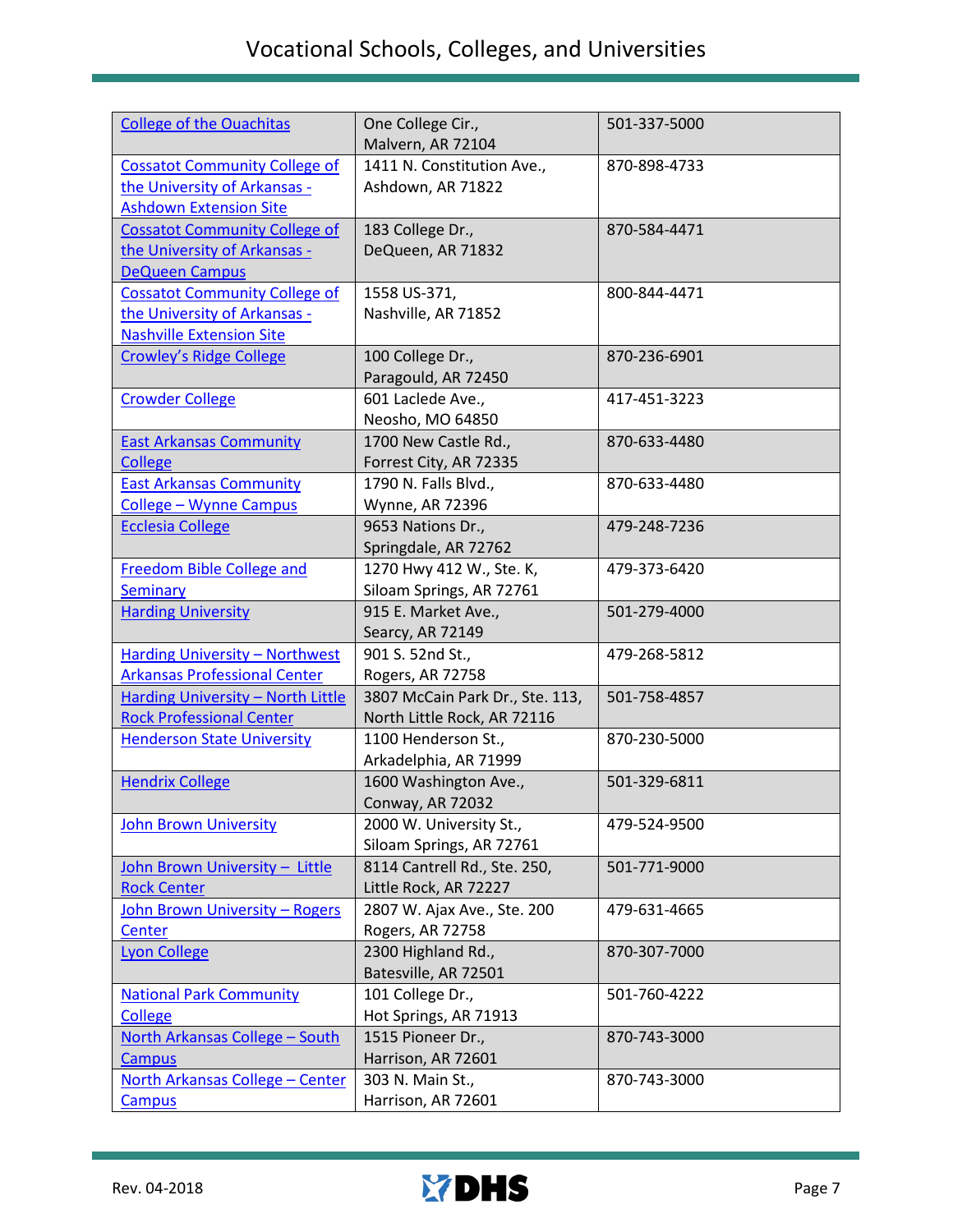| North Arkansas College - North<br><b>Campus</b>       | 303 N. Main St.,<br>Harrison, AR 72601               | 870-743-3000 |
|-------------------------------------------------------|------------------------------------------------------|--------------|
| North Arkansas College - Carroll                      | 804 W. Freeman,                                      | 870-423-4455 |
| <b>County Center</b>                                  | Berryville, AR 72616<br>One College Dr.,             | 479-986-4000 |
| <b>Northwest Arkansas Community</b>                   |                                                      | 800-995-6922 |
| <b>College</b><br><b>Northwest Arkansas Community</b> | Bentonville, AR 72712<br>801 SE 8 <sup>th</sup> St., | 479-631-8600 |
| College - Brightwater Culinary                        | Bentonville, AR 72712                                |              |
| and Hospitality                                       |                                                      |              |
| <b>Northwest Arkansas Community</b>                   | 922 E. Emma Ave.,                                    | 479-986-6662 |
| <b>College at the Jones Center</b>                    | Springdale, AR 72764                                 |              |
| <b>Northwest Arkansas Community</b>                   | 275 Rheas Mill Rd.,                                  | 479-986-6654 |
| <b>College - Farmington Center</b>                    | Farmington, AR 72730                                 |              |
| <b>Northwest Arkansas Community</b>                   | 693 White Rd., Ste. B,                               | 479-927-3330 |
| <b>College - Washington County</b>                    | Springdale, AR 72762                                 |              |
| Center                                                |                                                      |              |
| <b>Ouachita Baptist University</b>                    | 410 Ouachita St.,                                    | 870-245-5000 |
|                                                       | Arkadelphia, Arkansas 71998                          |              |
| Ozarka College                                        | 218 College Dr.,                                     | 870-368-7371 |
|                                                       | Melbourne, AR 72556                                  |              |
| <b>Park University - AFB</b>                          | 1490 Vandenberg Blvd., #113,                         | 501-988-5624 |
|                                                       | Jacksonville, AR 72099                               |              |
| <b>Philander Smith College</b>                        | 900 W. Daisy L Gatson Bates Dr.,                     | 501-375-9845 |
|                                                       | Little Rock, AR 72202                                |              |
| <b>Phillips Community College of</b>                  | 1000 Campus Rd.,                                     | 870-338-6474 |
| the University of Arkansas                            | Helena, AR 72342                                     |              |
| <b>Phillips Community College of</b>                  | 1210 Rice Belt,                                      | 870-946-3506 |
| the University of Arkansas - De                       | DeWitt, AR 72042                                     |              |
| <b>Witt Campus</b>                                    |                                                      |              |
| <b>Phillips Community College of</b>                  | 2807 HWY 165 S.,                                     | 870-673-4201 |
| the University of Arkansas -                          | Stuttgart, AR 72160                                  |              |
| <b>Stuttgart Campus</b>                               |                                                      |              |
| <u> Remington College – Little Rock</u>               | 10600 Colonel Glenn Rd.,                             | 501-303-4385 |
|                                                       | Ste. 100,                                            |              |
|                                                       | Little Rock, AR 72204                                |              |
| <b>Shorter College</b>                                | 604 N. Locust St.,<br>N. Little Rock, AR 72114       | 501-374-6305 |
| <b>South Arkansas Community</b>                       | 300 S. West Ave.,                                    | 870-862-8131 |
| <b>College</b>                                        | El Dorado, AR 71730                                  |              |
| <b>Southeast Arkansas College</b>                     | 1900 S. Hazel St.,                                   | 870-543-5900 |
|                                                       | Pine Bluff, AR 71603                                 |              |
| <b>Southern Arkansas University</b>                   | 100 E. University,                                   | 870-235-4000 |
|                                                       | Magnolia, AR 71753                                   |              |
| <b>Southern Arkansas University</b>                   | 6415 Spellman Rd.,                                   | 870-574-4500 |
| <b>Tech</b>                                           | East Camden, AR 71701                                |              |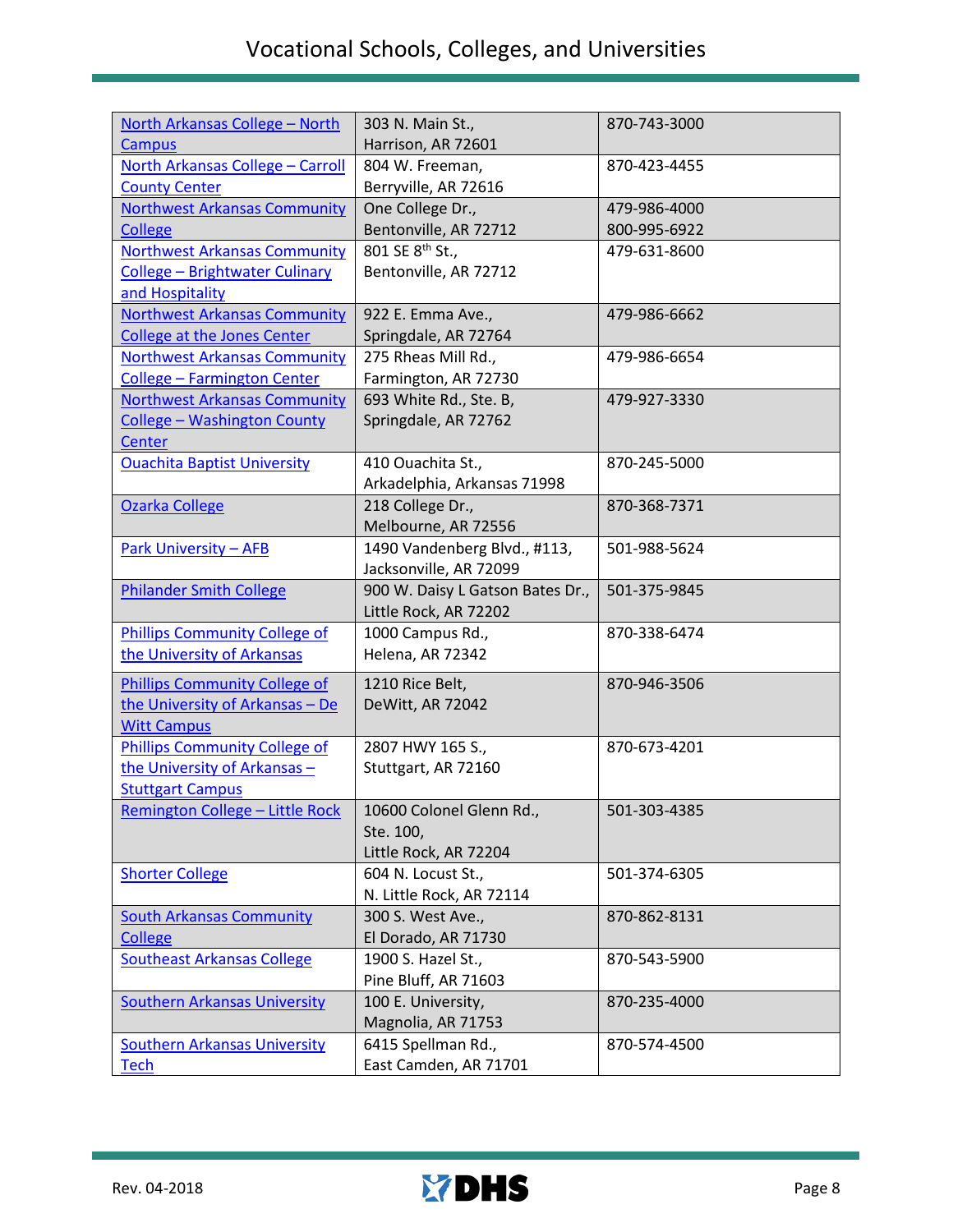| <b>Southern Illinois University-</b>                              | 19th MSS/DPE,                               | 501-988-1391 |
|-------------------------------------------------------------------|---------------------------------------------|--------------|
| <b>Military Campus</b>                                            | 1490 Vandenberg Blvd., Rm.                  |              |
|                                                                   | 105,                                        |              |
|                                                                   | Jacksonville, AR 72099                      |              |
| <b>Strayer University</b>                                         | 10825 Financial Centre Pkwy.,               | 501-708-0600 |
|                                                                   | #400,                                       |              |
|                                                                   | Little Rock, AR 72211                       |              |
| <b>University of Arkansas</b>                                     | 1 University of Arkansas Dr.,               | 479-575-2000 |
|                                                                   | Fayetteville, AR 72701                      |              |
| <b>University of Arkansas at Fort</b>                             | 5210 Grand Ave.                             | 479-788-7000 |
| <b>Smith</b>                                                      | Fort Smith, AR 72904                        |              |
| <b>University of Arkansas Global</b>                              | 3300 S. Market St., Ste. 402,               | 479-464-4839 |
| <b>Campus</b>                                                     | Rogers, AR 72758                            |              |
| <b>University of Arkansas at Little</b>                           | 2801 S. University Ave.,                    | 501-569-3000 |
| <b>Rock</b>                                                       | Little Rock, AR 72204                       |              |
| University of Arkansas for                                        | 4301 W. Markham St.,                        | 501-686-7000 |
| <b>Medical Sciences</b>                                           | Little Rock, AR 72205                       |              |
| <b>University of Arkansas for</b>                                 | 1125 N. College Ave.,                       | 479-713-8000 |
| <b>Medical Sciences - Northwest</b>                               | Fayetteville, AR 72703                      | 870-460-1026 |
| <b>University of Arkansas at</b><br><b>Monticello</b>             | 346 University Ct.,<br>Monticello, AR 71655 |              |
| <b>University of Arkansas at</b>                                  | 1326 HWY 52 W.,                             | 870-364-6414 |
| Monticello - Crossett                                             | Crossett, AR 71635                          |              |
| <b>University of Arkansas at</b>                                  | P.O. Box 747,                               | 870-222-5360 |
| Monticello - McGehee                                              | McGehee, AR 71654                           |              |
| <b>University of Arkansas at Pine</b>                             | 1200 N. University Dr.,                     | 870-575-8000 |
| <b>Bluff (UAPB)</b>                                               | Pine Bluff, AR 71601                        |              |
| University of Arkansas - Pulaski                                  | 3000 W. Scenic Dr.,                         | 501-812-2200 |
| <b>Technical College</b>                                          | North Little Rock, AR 72118                 |              |
| <b>University of Arkansas System</b>                              | 2402 N. University Ave.                     | 501-682-7868 |
| eVersity                                                          | Little Rock, AR 72207                       |              |
| <b>University of Arkansas</b>                                     | 2005 White Dr.,                             | 870-612-2000 |
| Community College - Batesville                                    | Batesville, AR 72501                        |              |
| <b>University of Arkansas</b>                                     | 2500 S. Main St.,                           | 866-956-8595 |
| Community College - Hope and                                      | Hope, AR 71801                              | 870-777-5722 |
| <b>Texarkana</b>                                                  |                                             |              |
| <b>University of Arkansas</b>                                     | 1537 University Blvd.,                      | 501-977-2053 |
| <b>Community College - Morrilton</b>                              | Morrilton, AR 72110                         |              |
| <b>University of Arkansas</b>                                     | 1100 College Dr.,                           | 479-394-7622 |
| <b>Community College at Rich</b>                                  | Mena, AR 71953                              |              |
| <b>Mountain</b>                                                   |                                             |              |
| <b>University of Arkansas</b>                                     | P.O. Box 1223,                              | 870-867-5264 |
| <b>Community College at Rich</b>                                  | Mount Ida, AR 71957                         |              |
| Mountain - Mount Ida Campus                                       |                                             |              |
| <b>University of Arkansas</b><br><b>Community College at Rich</b> | P.O. Box 114,<br>Waldron, AR 72958          | 479-637-5502 |
| Mountain - Waldron                                                |                                             |              |
|                                                                   |                                             |              |